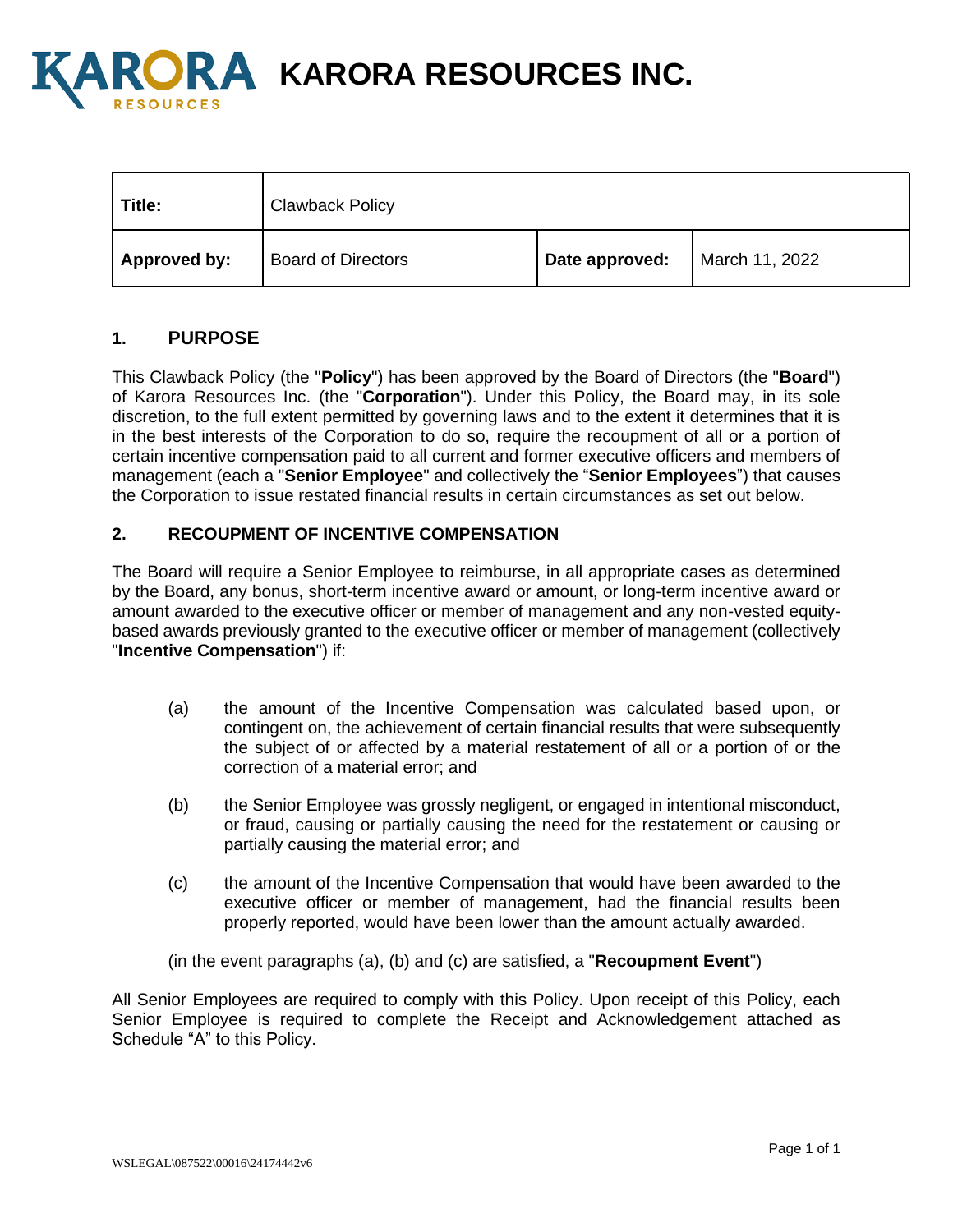

## **3. RECOUPMENT CALCULATION APPROACH**

Upon the occurrence of a Recoupment Event as determined by the Board, the Incentive Compensation for each applicable Senior Employee may be recalculated by the Board for all applicable years. If the Board determines that the recalculated Incentive Compensation would have been a lower amount had it been calculated after taking into the consideration the Recoupment Event, the Board may seek reimbursement from each such Senior Employee for the benefit of the Corporation the portion of the difference between the recalculated Incentive Compensation and the actual Incentive Compensation provided to the Senior Employee.

Notwithstanding the above, in the event that the Board determines that a Senior Employee engaged in fraud or intentional illegal conduct which materially contributed to the need for the Recoupment Event, the Board may determine in its sole discretion that the recalculated Incentive Compensation for such Senior Employee is nil and seek reimbursement for the entire Incentive Compensation from such Senior Employee.

The Board shall have right to retain a third party advisor to assist in the recalculation of the Incentive Compensation and for any other matters under this Policy.

Any determination made by the Board under this Policy shall be final, binding and conclusive on all parties.